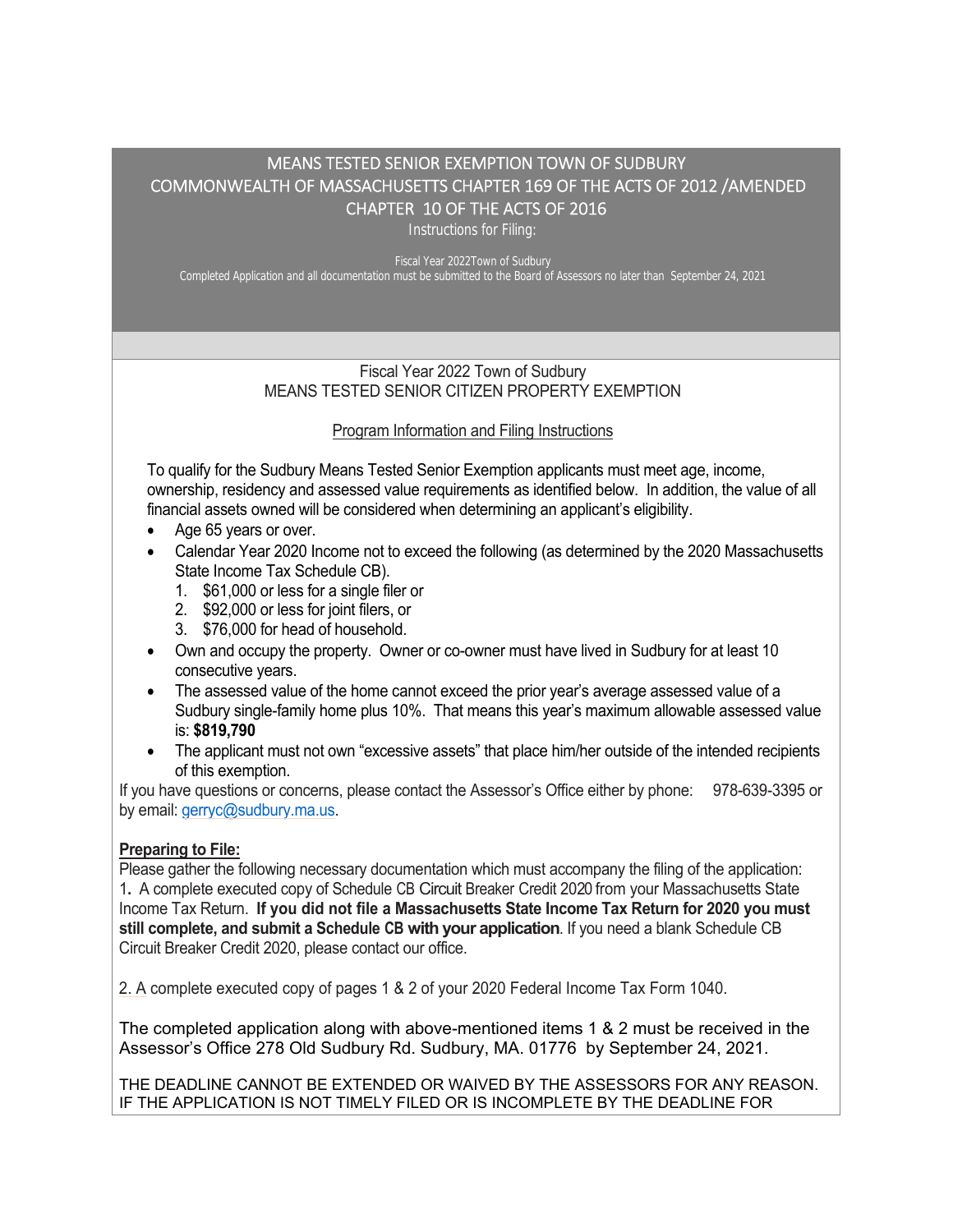SUBMISSION YOU LOSE ALL RIGHTS TO THIS EXEMPTION AND THE ASSESSORS BY LAW CANNOT GRANT THIS EXEMPTION.

**HOW WILL MY EXEMPTION AMOUNT BE DETERMINED?** The Sudbury exemption program is intended to help qualifying seniors reduce their real estate tax burden. The exemption amount is determined by several factors including the amount of the original tax, the qualifying income, and the funding cap established annually by the Select Board. We will not know the actual benefit amount until the January 2022 tax bills are calculated.

**WHEN SHOULD I EXPECT TO SEE THE REDUCTION IN MY TAX BILL?** Filing of the application will not stay the collection of your taxes. Taxes should be paid as assessed. If your application meets all requirements of the program, your actual FY 2022 tax bill will reflect the exemption. In other words, the exemption benefit will be directly applied to the actual tax bill (issued January 1st). If that does not happen for any reason, you will be notified.

## **ASSESSORS APPLICATION REVIEW AND PROCESS**

- 1. A designated Assessor's staff member will review the submitted application material.
- 2. The pertinent data from the application (i.e. qualifying income, age, assessed value etc.) will be entered on a worksheet. The applicant's identity will not be detectible on the worksheet. Each application shall be assigned a number. The verified information from the numbered application will be entered on the worksheet for the Board of Assessors review.
- 3. Those applicants determined to be ineligible will receive written notification as to their ineligibility. The eligible applicant pool is expected to vary from year to year. Eligibility in one year does not guarantee eligibility the following year. Applicants should understand that each year's qualification is subject to Circuit Breaker eligibility during the prior calendar year. In other words, in order to qualify for the program in FY 2022 the applicant must have met the income criteria of the 2020 Circuit Breaker State Income Tax Credit.
- 4. If you ordinarily file for the Veteran's, Blind, Surviving Spouse, Senior over the age of 65, Senior Tax Deferral (Clause 41A) etc. do not let the filing of this application deter you from applying for the traditional programs.

*The Board of Assessors may deny an application if it finds that the applicant has excessive assets that places the applicant and any coowners outside of the intended recipients of the Exemption.*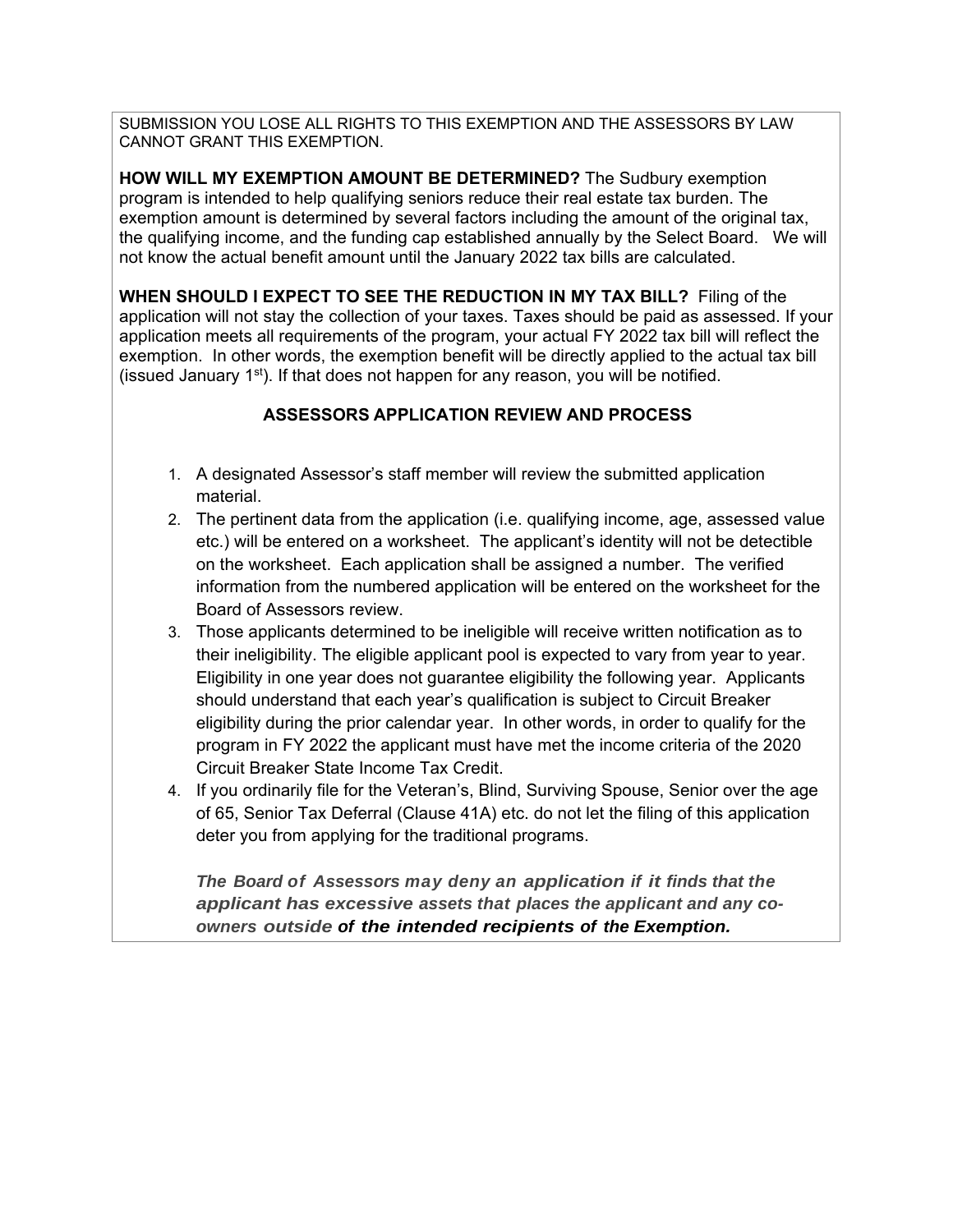| FY 2022 MEANS TESTED SENIOR EXEMPTION<br><b>TOWN OF SUDBURY</b>                                                                                  |                                                                                                                           |    |                               |                                                |                                                                                                                                                                                                                                                                                                                                                                     |                                                                             |  |  |  |
|--------------------------------------------------------------------------------------------------------------------------------------------------|---------------------------------------------------------------------------------------------------------------------------|----|-------------------------------|------------------------------------------------|---------------------------------------------------------------------------------------------------------------------------------------------------------------------------------------------------------------------------------------------------------------------------------------------------------------------------------------------------------------------|-----------------------------------------------------------------------------|--|--|--|
| APPLICATION FOR EXEMPTION General Court of the                                                                                                   |                                                                                                                           |    |                               |                                                |                                                                                                                                                                                                                                                                                                                                                                     |                                                                             |  |  |  |
| Commonwealth of Massachusetts Chapter 169 Acts of 2012<br>Chapter 10 of the Acts of 2016                                                         |                                                                                                                           |    |                               |                                                |                                                                                                                                                                                                                                                                                                                                                                     |                                                                             |  |  |  |
|                                                                                                                                                  | THIS APPLICATION IS NOT OPEN TO PUBLIC INSPECTION                                                                         |    |                               |                                                |                                                                                                                                                                                                                                                                                                                                                                     |                                                                             |  |  |  |
| Application Deadline September 24, 2021                                                                                                          |                                                                                                                           |    |                               |                                                |                                                                                                                                                                                                                                                                                                                                                                     |                                                                             |  |  |  |
| OWNER/APPLICANT SECTION                                                                                                                          |                                                                                                                           |    |                               |                                                |                                                                                                                                                                                                                                                                                                                                                                     |                                                                             |  |  |  |
|                                                                                                                                                  |                                                                                                                           |    |                               |                                                |                                                                                                                                                                                                                                                                                                                                                                     |                                                                             |  |  |  |
| Α.                                                                                                                                               |                                                                                                                           |    |                               |                                                |                                                                                                                                                                                                                                                                                                                                                                     |                                                                             |  |  |  |
| В.                                                                                                                                               | Date of Birth:                                                                                                            | C. | <b>Marital Status:</b>        |                                                | D.                                                                                                                                                                                                                                                                                                                                                                  | Phone:                                                                      |  |  |  |
|                                                                                                                                                  |                                                                                                                           |    |                               |                                                |                                                                                                                                                                                                                                                                                                                                                                     |                                                                             |  |  |  |
| Ε.                                                                                                                                               | Legal Residence:                                                                                                          |    |                               |                                                |                                                                                                                                                                                                                                                                                                                                                                     |                                                                             |  |  |  |
|                                                                                                                                                  |                                                                                                                           |    |                               |                                                |                                                                                                                                                                                                                                                                                                                                                                     |                                                                             |  |  |  |
| F.                                                                                                                                               | Mailing Address if Different:                                                                                             |    |                               |                                                | G.                                                                                                                                                                                                                                                                                                                                                                  | Did you own the property identified<br>in § E. above on December 31, 2020?  |  |  |  |
|                                                                                                                                                  |                                                                                                                           |    |                               |                                                |                                                                                                                                                                                                                                                                                                                                                                     |                                                                             |  |  |  |
|                                                                                                                                                  |                                                                                                                           |    |                               |                                                |                                                                                                                                                                                                                                                                                                                                                                     |                                                                             |  |  |  |
|                                                                                                                                                  |                                                                                                                           |    |                               |                                                |                                                                                                                                                                                                                                                                                                                                                                     |                                                                             |  |  |  |
|                                                                                                                                                  |                                                                                                                           |    |                               |                                                |                                                                                                                                                                                                                                                                                                                                                                     | If yes, were you:                                                           |  |  |  |
|                                                                                                                                                  |                                                                                                                           |    |                               | Sole Owner<br>Co-owner with spouse only ______ |                                                                                                                                                                                                                                                                                                                                                                     |                                                                             |  |  |  |
|                                                                                                                                                  |                                                                                                                           |    |                               |                                                | Co-owner with other(s)                                                                                                                                                                                                                                                                                                                                              |                                                                             |  |  |  |
| Was the title to the property held in a trust as of December 31, 2020?<br>Η.<br>If yes, please attach all trust instruments including schedules. |                                                                                                                           |    |                               |                                                |                                                                                                                                                                                                                                                                                                                                                                     |                                                                             |  |  |  |
| CO-OWNER AGE ELIGIBILITY & RESIDENCY SECTION                                                                                                     |                                                                                                                           |    |                               |                                                |                                                                                                                                                                                                                                                                                                                                                                     |                                                                             |  |  |  |
| Ι.<br>Were all co-owners at least 60 years of age on or before December 31, 2020? _______                                                        |                                                                                                                           |    |                               |                                                |                                                                                                                                                                                                                                                                                                                                                                     |                                                                             |  |  |  |
|                                                                                                                                                  |                                                                                                                           |    |                               |                                                | К.                                                                                                                                                                                                                                                                                                                                                                  | Have you or a co-owner owned<br>and occupied property in                    |  |  |  |
| J.                                                                                                                                               | If yes, please state the full name and date of birth for all co-owners:                                                   |    |                               |                                                |                                                                                                                                                                                                                                                                                                                                                                     | Sudbury as your primary                                                     |  |  |  |
|                                                                                                                                                  |                                                                                                                           |    |                               |                                                |                                                                                                                                                                                                                                                                                                                                                                     | domicile for at least 10<br>consecutive years prior to                      |  |  |  |
|                                                                                                                                                  |                                                                                                                           |    |                               |                                                |                                                                                                                                                                                                                                                                                                                                                                     | December 31, 2020?                                                          |  |  |  |
|                                                                                                                                                  |                                                                                                                           |    |                               |                                                |                                                                                                                                                                                                                                                                                                                                                                     |                                                                             |  |  |  |
|                                                                                                                                                  |                                                                                                                           |    |                               |                                                |                                                                                                                                                                                                                                                                                                                                                                     | If no, please tell us the years you have lived<br>consecutively in Sudbury: |  |  |  |
|                                                                                                                                                  |                                                                                                                           |    |                               |                                                | $\begin{picture}(20,10) \put(0,0){\vector(1,0){100}} \put(15,0){\vector(1,0){100}} \put(15,0){\vector(1,0){100}} \put(15,0){\vector(1,0){100}} \put(15,0){\vector(1,0){100}} \put(15,0){\vector(1,0){100}} \put(15,0){\vector(1,0){100}} \put(15,0){\vector(1,0){100}} \put(15,0){\vector(1,0){100}} \put(15,0){\vector(1,0){100}} \put(15,0){\vector(1,0){100}} \$ |                                                                             |  |  |  |
|                                                                                                                                                  |                                                                                                                           |    |                               |                                                |                                                                                                                                                                                                                                                                                                                                                                     |                                                                             |  |  |  |
|                                                                                                                                                  |                                                                                                                           |    | <b>REQUIRED DOCUMENTATION</b> |                                                |                                                                                                                                                                                                                                                                                                                                                                     |                                                                             |  |  |  |
| L.                                                                                                                                               | The following documentation is required as part of your application and must be submitted by application filing deadline: |    |                               |                                                |                                                                                                                                                                                                                                                                                                                                                                     |                                                                             |  |  |  |
| Pages 1 & 2 of 2020 Federal Income Tax 1040, 1040A, 1040 EZ etc.                                                                                 |                                                                                                                           |    |                               |                                                |                                                                                                                                                                                                                                                                                                                                                                     |                                                                             |  |  |  |
| 2020 Schedule CB Circuit Breaker                                                                                                                 |                                                                                                                           |    |                               |                                                |                                                                                                                                                                                                                                                                                                                                                                     |                                                                             |  |  |  |
| Trust documentation (if applicable, see § H. above)                                                                                              |                                                                                                                           |    |                               |                                                |                                                                                                                                                                                                                                                                                                                                                                     |                                                                             |  |  |  |
|                                                                                                                                                  |                                                                                                                           |    |                               |                                                |                                                                                                                                                                                                                                                                                                                                                                     |                                                                             |  |  |  |